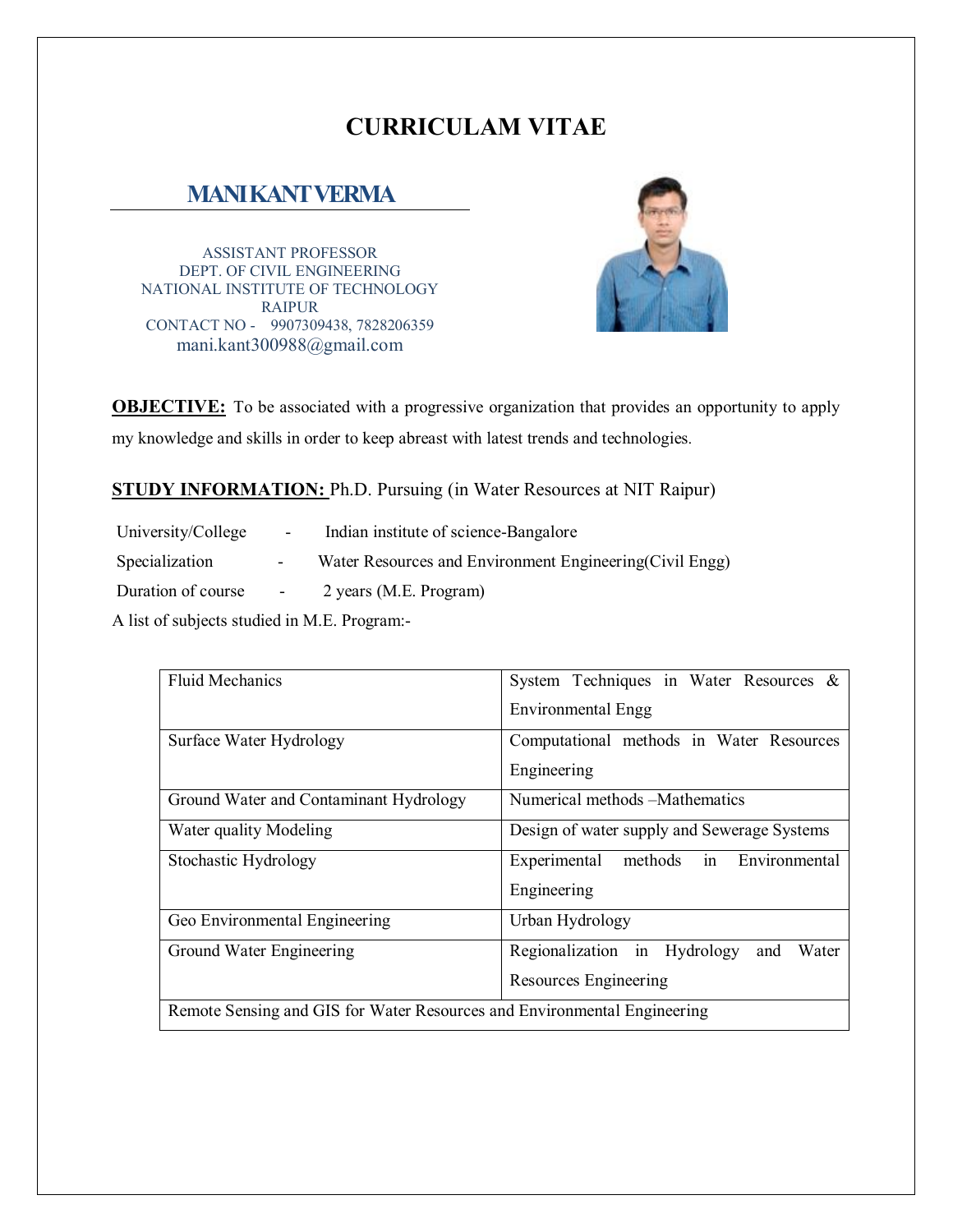#### EDUCATION RECORD:-

| <b>EXAMINATION</b>                       | <b>INSTITUTION/ BOARD</b>      | <b>PASSING YEAR</b> | % MARKS/CGPA                        |
|------------------------------------------|--------------------------------|---------------------|-------------------------------------|
| Ph.D. (CIVIL ENGG.)                      | NIT Raipur                     | Pursuing            | On Hydrological Modeling            |
| M.E.(WREE)<br><b>INDIAN INSTITUTE OF</b> |                                | 2012                | 6.9 OUT of 8                        |
|                                          | SCIENCE-BANGALORE              |                     | (Distinction)                       |
| B.TECH. (CIVIL ENGG.)                    | <b>G.B. PANT UNIVERSITY OF</b> | 2010                | 7.886 OUT of 10                     |
|                                          | AGRI. & TECH.-                 |                     | (78.86%), (Distinction)             |
|                                          | PANTNAGAR                      |                     | Rank-6 <sup>th</sup> in class of 40 |
|                                          |                                |                     | Students.                           |
| BIHAR BOARD(B.I.E.C)<br>2005<br>XII      |                                |                     | 56.33%                              |
| BIHAR BOARD(B.S.E.B)<br>χ                |                                | 2003                | 75.86% (School Topper)              |

### **EXPERIENCE:**

- I worked as an Assistant Professor at SHARDA University from 16.07.2012 to 25.04.2013. I taught Fluid Mechanics, Advance Surveying and GIS subjects.
- I am working as an Assistant Professor at NIT Raipur from 06.05.2013. I am teaching Fluid Mechanics, Advance Fluid Mechanics, Watershed Conservation and Management and System techniques in water resources subjects.

### **TECHNICAL SKILLS: -**

| • Programming Languages | $\therefore$ C, C <sup>++</sup> , FORTRAN, MATLAB, R |
|-------------------------|------------------------------------------------------|
| $\bullet$ Software      | : EPANET, SWMM, HEC-HMS, AWARE-P, ArcGIS, SWAT.      |
| • Operating System      | : MS DOS, WINDOWS                                    |

**M.E. PROJECT: -** Field related to Urban Water Distribution System. I am working on Asset Management, Reliability measures. I am using IISc Water Supply Network and Bangalore WDS as a part of my M.E. Project. I am working under the guidance of Prof. M.S. Mohan Kumar, IISc.

**M.E. SUMMER INTERNSHIP IN U.K.: -** I have done summer internship under the guidance of Prof. Savic Dragan in University of Exeter, U.K. from 6<sup>th</sup> June to 25<sup>th</sup> July, 2011. I have done research work on Pump Scheduling Optimization using NLP in Microsoft Visual Studio C++.

**B.TECH. PROJECT:** - Analysis and design of Microwave (Communication) Tower.

**B.TECH. PRACTICAL/ INDUSTRIAL TRAINING**: - Analysis of problems faced in execution of concrete at site; period - (30 days,  $9<sup>th</sup>$  June to  $8<sup>th</sup>$  July 2009); Organization:- Hindustan Construction Company Ltd.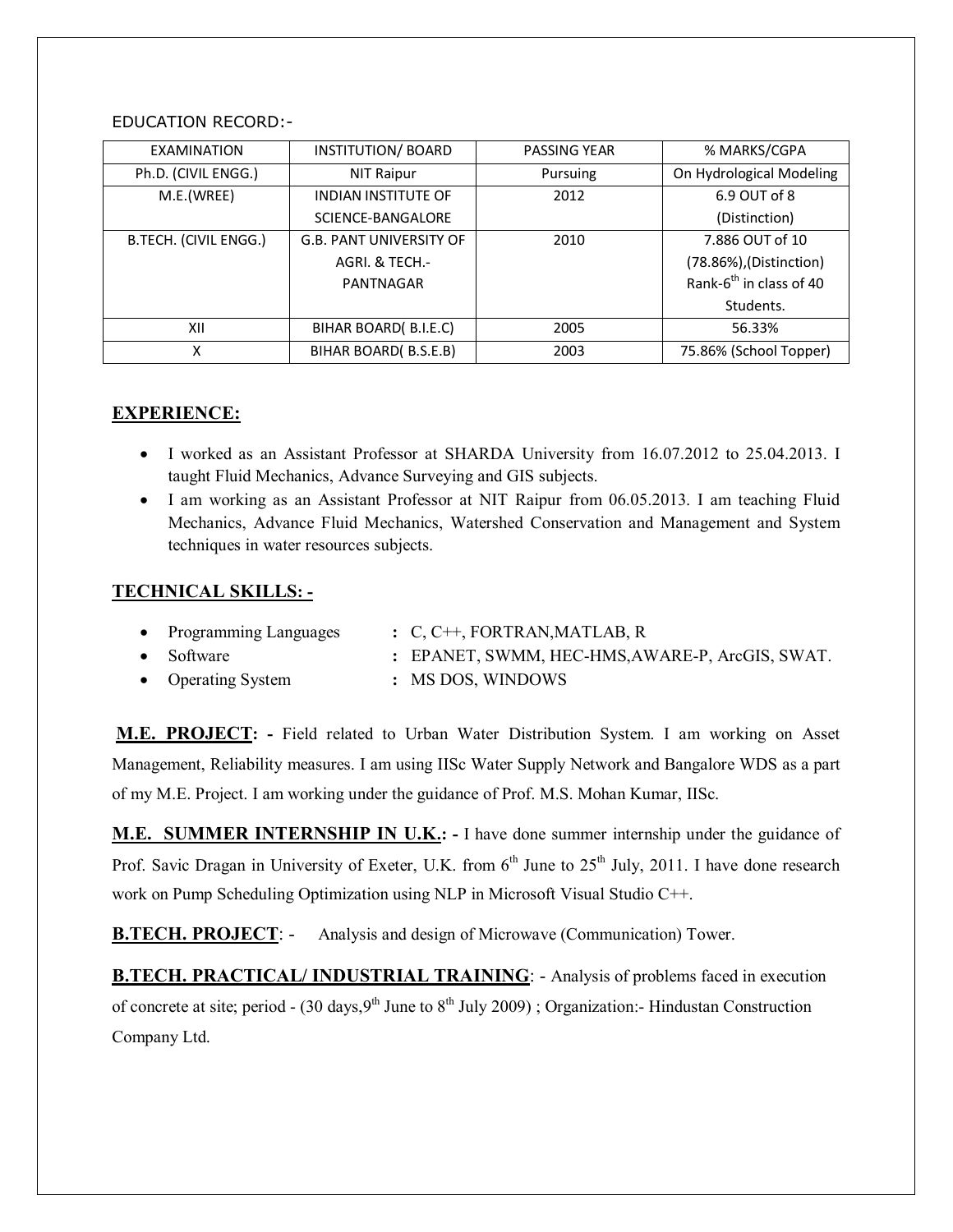### **SEMINARS, WORKSHOPS AND MINI PROJECTS:-**

#### **Workshop/ training program organized**

- Organized a National level Workshop of one week duration on Visual MODFLOW software held at NIT Raipur, 2013 as organizing secretary.
- Organized a National level Workshop of one week duration on Water Resources in developing countries: Planning & Management (27th, 28th August, 2015) at NIT Raipur as co-coordinator.
- Organized a National level Workshop of one week duration on Testing Methods in Civil Engineering Construction (16-20 November, 2015) at NIT Raipur as co-coordinator.
- Organized one day workshop under research project "Construction of Low Volume Roads on Soft Subgrade Soil Improved by Locally Available Marginal Materials" funded by Human Settlement Management Institute (HSMI), HUDCO New Delhi at Civil Engineering Department, National Institute of Technology Raipur in association with HSMI, HUDCO New Delhi on 14<sup>th</sup> August 2015 as organizing member.
- Organized one day workshop "Research Schemes in DST & Recent Advances in Civil & Transportation Engineering" under TEQIP-II at Civil Engineering Department, National Institute of Technology Raipur on  $1<sup>st</sup>$  August 2015 as organizing member.

#### **Guest Lectures Delivered:**

- Delivered a lecture on Hydrological Modeling in GIS Environment: using ArcGIS, HEC-GeoHMS, HEC- HMS during the National Workshop on Water Resources in developing countries: Planning & Management (27th, 28th August, 2015) at NIT Raipur.
- Delivered a lecture on Measurement of Flow during the National Workshop on Testing Methods in Civil Engineering Construction (16-20 November, 2015) at NIT Raipur.

#### **Workshop/ training program Attended**

- Participated at the Edu- excursion camp organized as part of the project, "Inter-University Competition on Water Resources Management', from 26-31 October 2015 at Gurgaon organized by TERI University.
- Attended a training course of one week duration on SWAT Modeling at NIH Roorkee in 2013.
- Attended a workshop cum training program of one week duration on Time Series Analysis and its Application at NIT Patna in 2014.
- Attended a monsoon school of one week duration on Urban Floods at IISC Bangalore in 2014.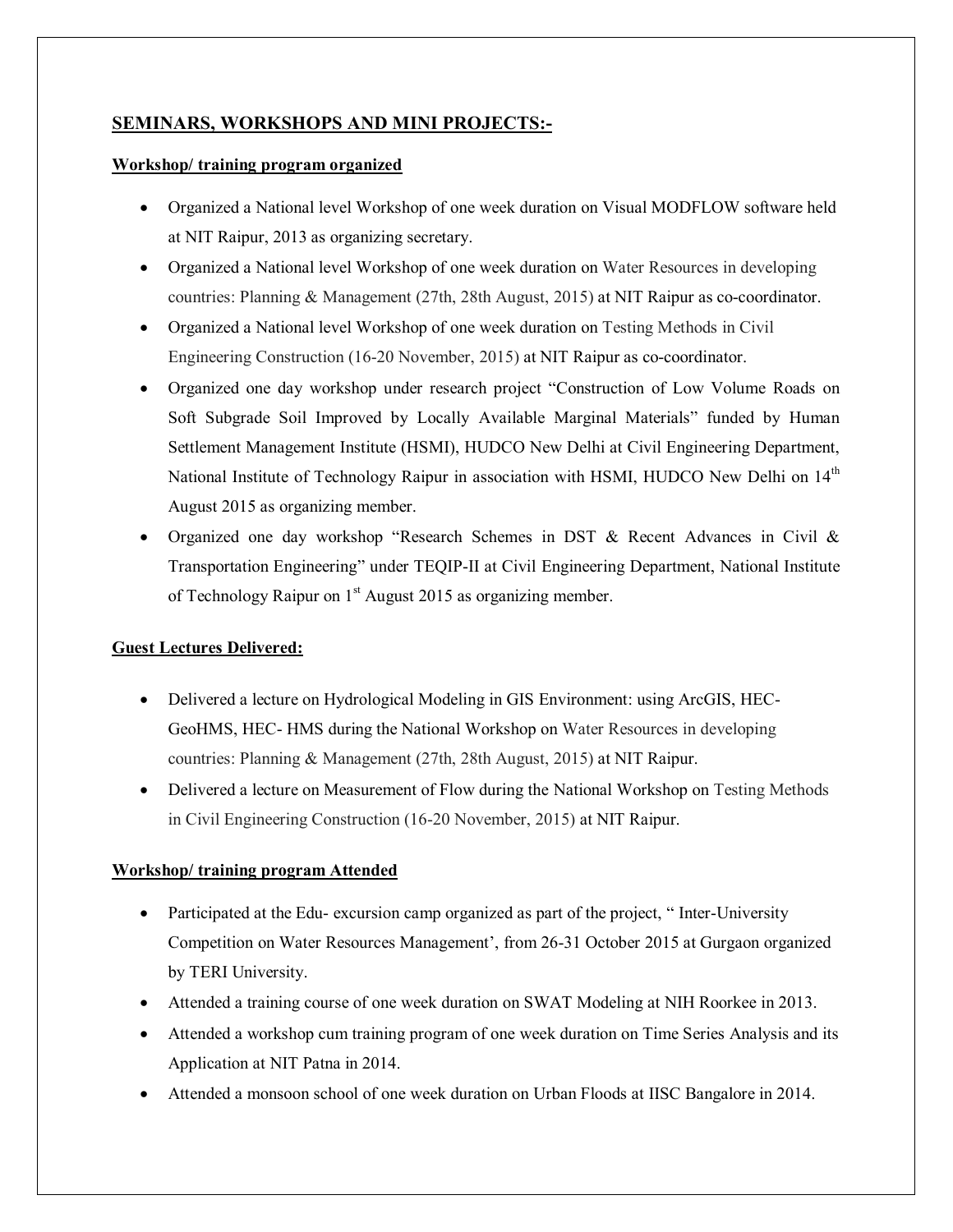- Attended a workshop cum training program of one week duration on Integrated Catchment Modeling at NIH Roorkee in 2015.
- Attended a workshop of one week duration on Advance Data Analysis for Management at IIT Delhi in 2015.

 $\bullet$ 

#### **Seminars:**

- Presented a seminar on Methods of Estimation of Infiltration in Watershed.
- Presented a seminar on Thermal Remote sensing of Urban Climate.
- Presented a seminar on Real Time Monitoring of Urban Water Distribution System.
- Application of Remote Sensing to Ground Water Exploration and site for artificial recharge.
- Modeling storm surge flooding of an urban area with particular reference to modeling uncertainties
- Presented a seminar on different Probability distribution function and Goodness of Fit test
- Have done a mini project on the application of SWMM in Urban Hydrology Course.
- Have done a short term project on Ground Water Modeling using Visual MODFLOW.
- Prepared a statistics model for analyzing time series data. (ARIMA model etc.)

## **Awards / Competiotions**:-

- Had secured 75 Rank (99.62%tile) in Gate 2010 and Gate Score 717. Also secured 1010 rank in Gate 2012.
- Had Secured 17,319 All India Rank in AIEEE in 2006.
- Won First prize in college level competition on Hindi Questionnaire at NIT Raipur in 2015.
- Participated at the National competition organized under the project: 'strengthening Water and Sanitation in Urban Settings: Inter-University Competition on Water Resources Management' organized on 28th January 2016 at New Delhi by TERI University.
- Won Second Prize in District Level Competition on Mathematics in  $9<sup>th</sup>$  Class.

# **CO- CURRICULAR ACTIVITY**:-

- Participated in "Water summit" Program (Sponsored by "TEQIP") at G.B.P.U.A. &T., Pantnagar.
- Attended "Entrepreneurship Awareness Camp" (Sponsored by NSTEDB) at G.B.P.U.A. &T., Pantnagar.
- Appreciation Certificate of German Language in Liberal Education Program at G.B.P.U.A. &T., Pantnagar.